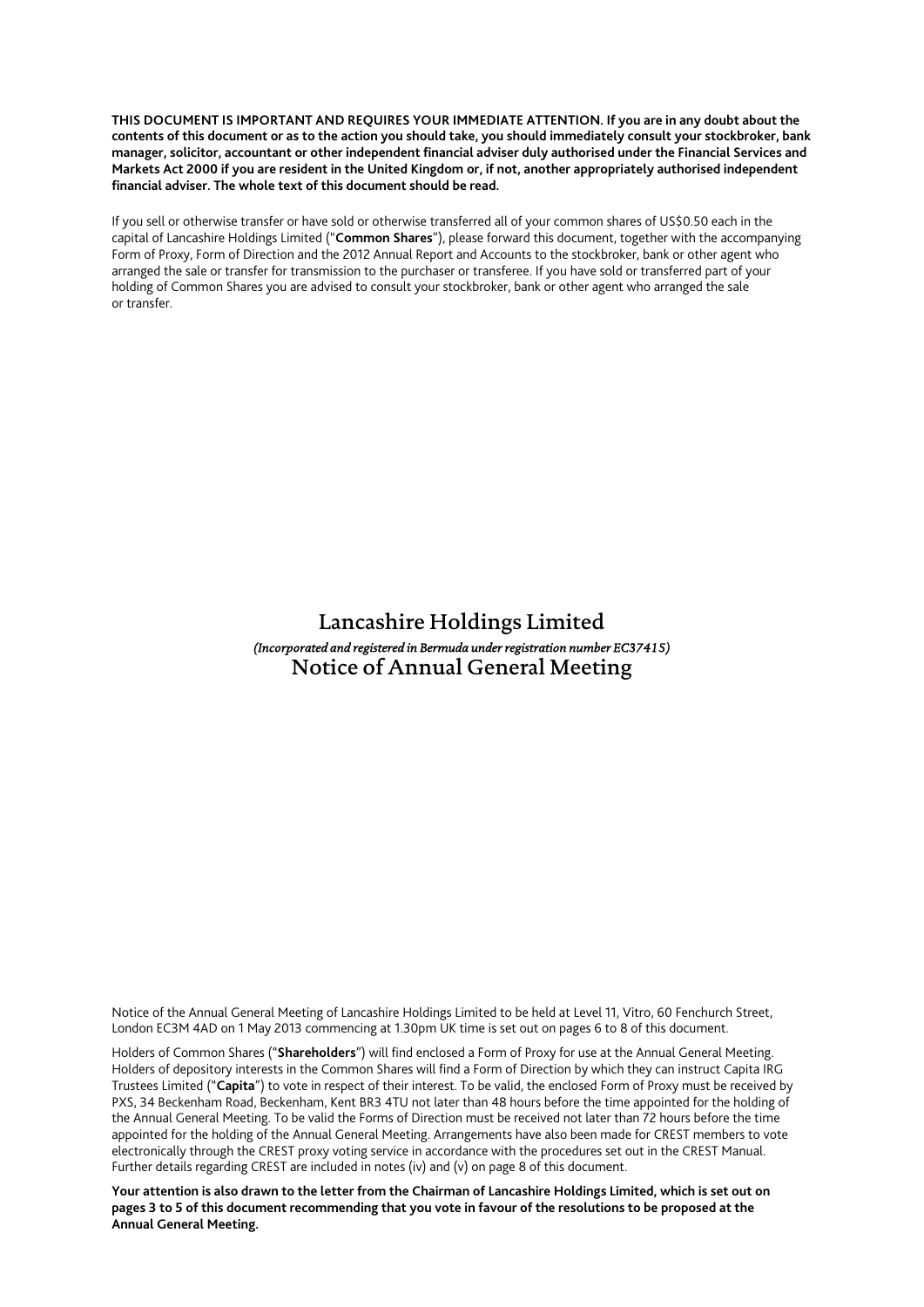# Note Regarding Forward-Looking Statements

Certain statements and indicative projections (which may include modelled loss scenarios) made in the Chairman's letter in this document that are not based on current or historical facts are forward-looking in nature, including, without limitation, statements containing the words "will", "believes", "anticipates", "plans", "projects", "forecasts", "guidance", "intends", "expects", "estimates", "predicts", "may", "can", "seeks", "should", or, in each case, their negative or comparable terminology. All statements other than statements of historical facts including, without limitation, those regarding the tax residency of the Company and its subsidiaries (the "**Group**"), its financial position, results of operations, liquidity, prospects, growth, capital management plans, business strategy, plans and objectives of management for future operations (including development plans and objectives relating to the Group's insurance business) are forward-looking statements. Such forward-looking statements involve known and unknown risks, uncertainties and other important factors that could cause the actual results, performance or achievements of the Group to be materially different from future results, performance or achievements expressed or implied by such forward-looking statements.

These factors include, but are not limited to: the number and type of insurance and reinsurance contracts that the Group writes; the premium rates available at the time of such renewals within the Group's targeted business lines; the low frequency of large events; unusual loss frequency; the impact that the Group's future operating results, capital position and rating agency and other considerations have on the execution of any capital management initiatives; the possibility of greater frequency or severity of claims and loss activity than the Group's underwriting, reserving or investment practices have anticipated; the reliability of, and changes in assumptions to, catastrophe pricing, accumulation and estimated loss models; the effectiveness of the Group's loss limitation methods; loss of key personnel; a decline in the Group's operating subsidiaries' rating with A.M. Best, Standard & Poor's, Moody's or other rating agencies; increased competition on the basis of pricing, capacity, coverage terms or other factors; a cyclical downturn of the industry; the impact of a deteriorating credit environment for issuers of fixed income investments; the impact of swings in market interest rates and securities prices; a rating downgrade of, or a market decline in, securities in the Group's investment portfolio; changes in governmental regulations or tax laws in jurisdictions where the Group conducts business; Lancashire Holdings Limited or its Bermudian subsidiary becoming subject to income taxes in the United States or the Bermudian subsidiary becoming subject to income taxes in the United Kingdom; the UK temporary period exemption under the CFC regime failing to remain in force for the period intended; the inapplicability to the Group of suitable exclusions from the new UK CFC regime; any change in the UK government or the UK government policy which impacts the new CFC regime; and the negative impact in any material way of the change in tax residence of Lancashire Holdings Limited on its stakeholders.

These forward-looking statements speak only as at the date of publication. Lancashire expressly disclaims any obligation or undertaking (save as required to comply with any legal or regulatory obligations (including the rules of the London Stock Exchange)) to disseminate any updates or revisions to any forward-looking statements to reflect any changes in the Group's expectations or circumstances on which any such statement is based.

# Expected Timetable of Principal Events

Publication of this document and posting to Shareholders 20 March 2013 Voting record date 22 March 2013 Latest time and date for receipt of Form of Direction 1.30pm UK time on 28 April 2013 Latest time and date for receipt of Form of Proxy 1.30pm UK time on 29 April 2013 Time and date of Annual General Meeting 1.30pm UK time on 1 May 2013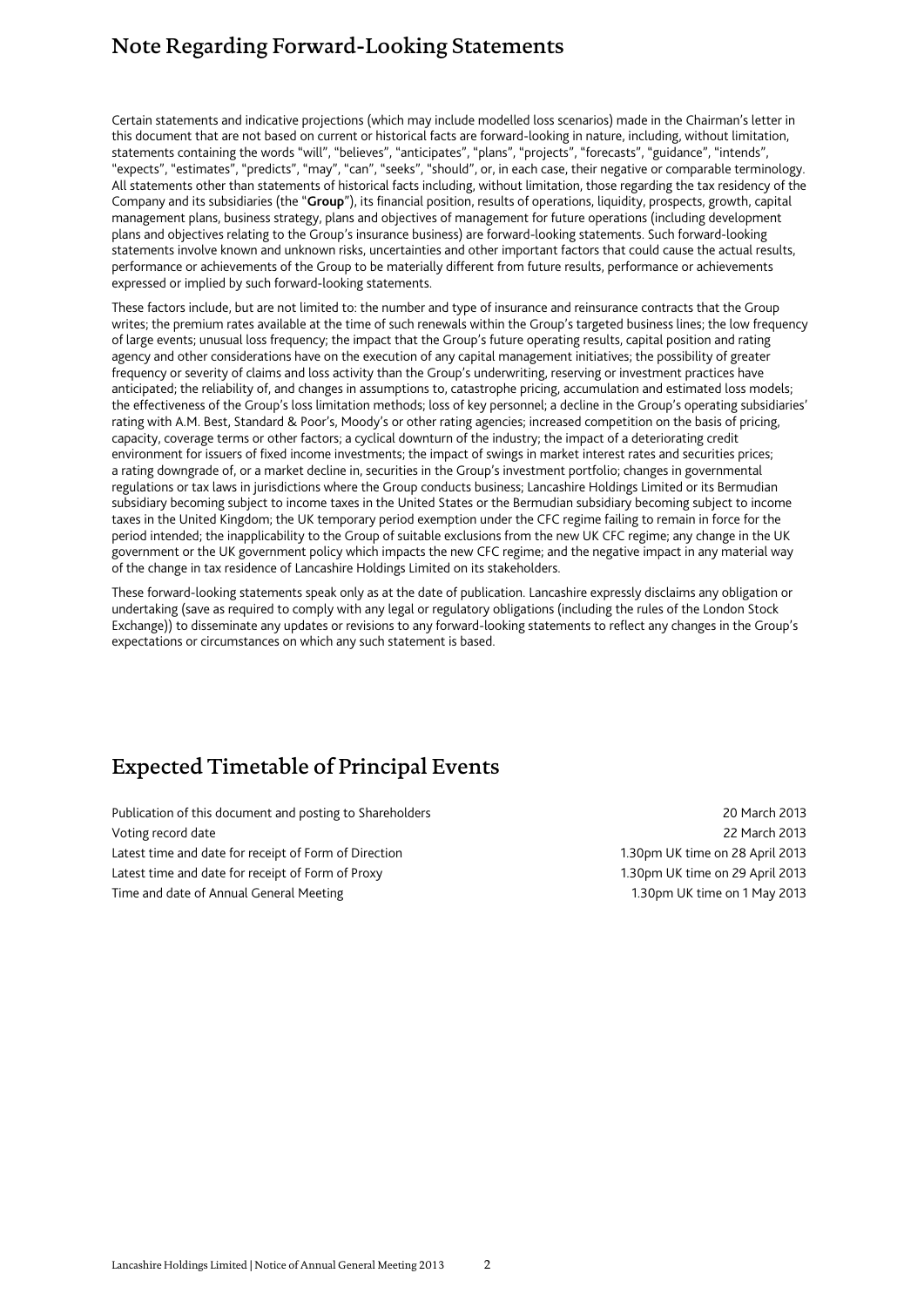# Letter from the Chairman of Lancashire Holdings Limited (the "Company")

### *(Incorporated and registered in Bermuda under registration number EC37415)*

*Directors:*

**John Bishop,** *Non-Executive Director* **Richard Brindle,** *Chief Executive Officer* **Emma Duncan,** *Non-Executive Director* **Samantha Hoe-Richardson,** *Non-Executive Director* **Alex Maloney,** *Chief Underwriting Officer* **Neil McConachie,** *Non-Executive Director* **Ralf Oelssner,** *Senior Independent Director* **Robert Spass,** *Non-Executive Director* **William Spiegel,** *Non-Executive Director* **Martin Thomas,** *Non-Executive Chairman*  **Elaine Whelan,** *Chief Financial Officer*

*Head Office*: Level 11, Vitro 60 Fenchurch Street London EC3M 4AD United Kingdom

*Registered Office:* Power House 7 Par-la-Ville Road Hamilton HM 11 Bermuda

### **20 March 2013**

## To Shareholders and for information only to holders of depository interests:

Dear Shareholder,

### Notice of Annual General Meeting and recommendation to vote in favour of the Resolutions

I am writing to give you details of the business proposed to be considered at the Company's forthcoming Annual General Meeting ("**AGM**") to be held at Level 11, Vitro, 60 Fenchurch Street, London EC3M 4AD on 1 May 2013 commencing at 1.30pm UK time. The notice convening the AGM is set out on pages 6 to 8 of this document.

### Proposed Business of the AGM

#### **1. Accounts and Auditors (Resolutions 1, 2, 3 and 4)**

Resolutions are proposed to receive the Company's audited consolidated financial statements and to approve the Directors' Remuneration Report for the year ended 31 December 2012, which are contained in the Annual Report and Accounts (**Resolutions 1 and 2**), to re-appoint the Company's auditors (**Resolution 3**), and to authorise the Company's board of directors (the "**Board**") to set the auditors' remuneration (**Resolution 4**).

### **2. Re-election of Directors (Resolutions 5, 6, 7, 8, 9, 10, 11, 12, 13, 14 and 15)**

Elaine Whelan and Samantha Hoe-Richardson were appointed by the Board as Directors with effect from 1 January 2013 and 20 February 2013, respectively, and, in accordance with the Company's Bye-laws, stand for re-election by Shareholders at the AGM.

The UK Corporate Governance Code (the "**Code**") recommends that all Directors of FTSE 350 companies should be subject to annual re-election by shareholders. Accordingly, and in conformity with our practice at the annual general meeting of the Company in 2012, all the Directors of the Company are being submitted for re-election at the AGM. In the Board's view each of the Directors continues to make an effective contribution to the deliberations of the Board and to demonstrate commitment to their role. And this view is supported by my own review of their performance following our triennial externally facilitated evaluation of the Board.

Further information about the performance evaluation process and the Directors, including biographies, is set out in the accompanying 2012 Annual Report and Accounts.

The Board considers all Non-Executive Directors except for Neil McConachie to be independent within the meaning of the Code. The Board's view of Mr McConachie's non-independence is due to his previous employment as an executive with the Company. Mr McConachie served as President and Executive Director until 30 June 2012 when he relinquished his executive role. He has served as a Non-Executive Director since 1 July 2012.

#### **3. Renewal of general and unconditional authority to allot shares (Resolution 16)**

Pursuant to Bye-law 2.4 of the Company's Bye-laws, the Board is seeking Shareholders' approval to renew the general and unconditional authority granted to the Directors to allot Relevant Securities (as defined in Bye-law 2.4(b)) up to an aggregate nominal value of US\$28,100,404, an amount equal to approximately one-third of the issued common share capital of the Company as at the date of this document. The Directors of the Company have no present intention of issuing any Relevant Securities pursuant to this authority, but believe it to be in the best interests of the Company for the Board to be granted this authority to take advantage of appropriate opportunities.

The authority granted by this resolution will be exercised only if the Directors of the Company believe that to do so would be in the best interests of the Company. Unless otherwise renewed or revoked by the Shareholders in general meeting, this authority will expire at the conclusion of the annual general meeting of the Company in 2014 or, if earlier, 15 months from the date the relevant resolution is passed.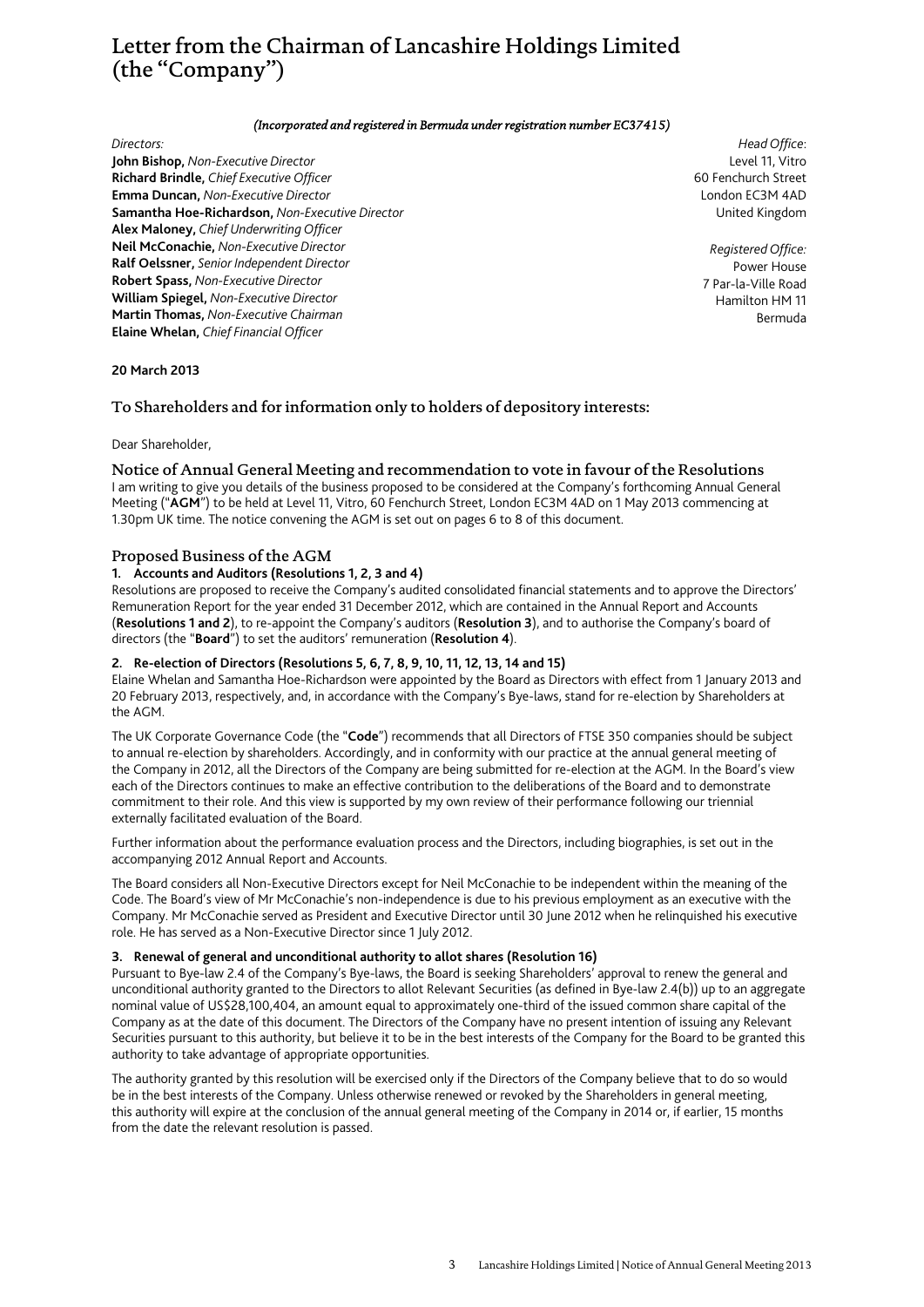### **4. Renewal of authority to allot shares for cash on a non pre-emptive basis (Resolution 17)**

Pursuant to Bye-law 2.6 of the Company's Bye-laws, the Board is seeking Shareholders' authorisation for the Directors of the Company to allot Equity Securities (as defined in Bye-law 2.5(g)) up to an aggregate nominal value of US\$12,645,182 on a non pre-emptive basis, such amount being approximately 15 per cent. of the Company's issued share capital as at the date of this document. The Bye-laws of the Company require that, unless Shareholders resolve otherwise, any Equity Securities allotted for cash must be offered to existing holders of Relevant Shares, Relevant Employee Shares and Relevant Warrant Shares (each as defined in Bye-law 2.5(g)) *pro rata* to their existing shareholdings. The Bye-laws permit this requirement to be disapplied and the purpose of this resolution is to authorise the Board to allot Equity Securities as if such provisions did not apply in certain circumstances, when the Board considers that to do so would be in the best interests of the Company.

The amount of the pre-emption disapplication for which authority is requested is above the 5 per cent. level that is considered routine by UK investors and investor groups. In seeking this authorisation, the Board's resolve has been strengthened after canvassing the views of a number of the Company's major shareholders, to whom we have explained the need to maintain competitiveness in the face of changing market circumstances. This strategic business case is described in more detail below. And in the Board's view it wholly justifies the larger pre-emption disapplication, in line with the principles published by the UK Pre-emption Group, which are supported by UK investor groups.

This is not the first time Shareholders have been asked for such authorisation. In 2008, prior to the Company's move to the LSE from AIM, the Company had Shareholder approval for the issue of new equity on a non pre-emptive basis of up to 15 per cent. Since moving to the LSE, the Company has each year requested the ability to issue new equity on a non pre-emptive basis of up to 10 per cent. In the last couple of years this has been overwhelmingly supported: in 2011 a Special Resolution was approved on 18 August 2011 by 95.62 per cent. of the votes cast; and at the annual general meeting held on 3 May 2012 a similar resolution was approved by 94.74 per cent. of the votes cast.

As a Company, we seek to be nimble in our capital management strategy, returning our Shareholders' capital to them when we do not need it for underwriting purposes. The Board believes strongly that the converse of this strategy is that the Company should have the flexibility to raise capital quickly if the need ever arises, particularly with the influx of third party capital to the sector, in structures that allow it to be put to use at very short notice. At current share prices, authority at 10 per cent. would enable the Company to raise about US\$230 million, whereas authority at 15 per cent. would increase this to around US\$345 million. An increase to 15 per cent. will afford the Company the ability to raise an additional US\$115 million. The Company would not expect to utilize this authority as a response to normal loss events. Rather, this authority would be utilized to respond to a significant 'market moving' loss event, for example, an industry loss in excess of Hurricane Katrina. Shareholders will note the peak zone elemental loss exposures of the Company as at the end of 2012, set out at page 82 of the 2012 Annual Report and Accounts. A move to a 15 per cent. authority at the current share price would enable the Company to replenish all of the capital exposed under its maximum one in one hundred peak loss exposure for a Gulf of Mexico Hurricane loss, which as at 31 December 2012 stood at US\$324.4 million.

The Company operates in a market that rewards the fastest to react, those who can play a role in benchmarking an adjusted pricing regime, as well as meeting brokers' needs for immediate capacity. In this way, first movers make the new market. The Board is recommending that Shareholders vote for this first mover advantage. Your support for Resolution 17 will help give the Company greater competitive parity with its insurance company peers, particularly those of its competitors operating in the Bermuda and U.S. markets, as well as providers of and vehicles for third-party capital.

As Richard Brindle, Group CEO, says: "It has always been a key part of the Lancashire story, part of its very DNA if you will, that the Company will react nimbly and quickly…, and we believe the vast majority of our Shareholders would expect and indeed want us to use every tool at our disposal to raise capital quickly and help shape the ensuing market. This is one such tool, and an important one at that, so we urge all Shareholders to vote in favour."

However, the Board has no immediate intention to use this authority. If as a result of a major market loss current capital levels are reduced, the Board considers that it is important to provide the Company with immediate access to a full range of financing options both from a risk management perspective and to reinforce the Company's strategy of managing capital actively and prudently.

The Company's active capital management strategy continues to be demonstrated by the substantial special dividends declared in November 2012 and February 2013, which combined amounted to returns to Shareholders by way of special dividends for the 2012 year of US\$1.95 per share.

Unless otherwise renewed or revoked by the Shareholders in general meeting this authority will expire at the conclusion of the annual general meeting of the Company in 2014 or, if earlier, 15 months from the date the relevant resolution is passed.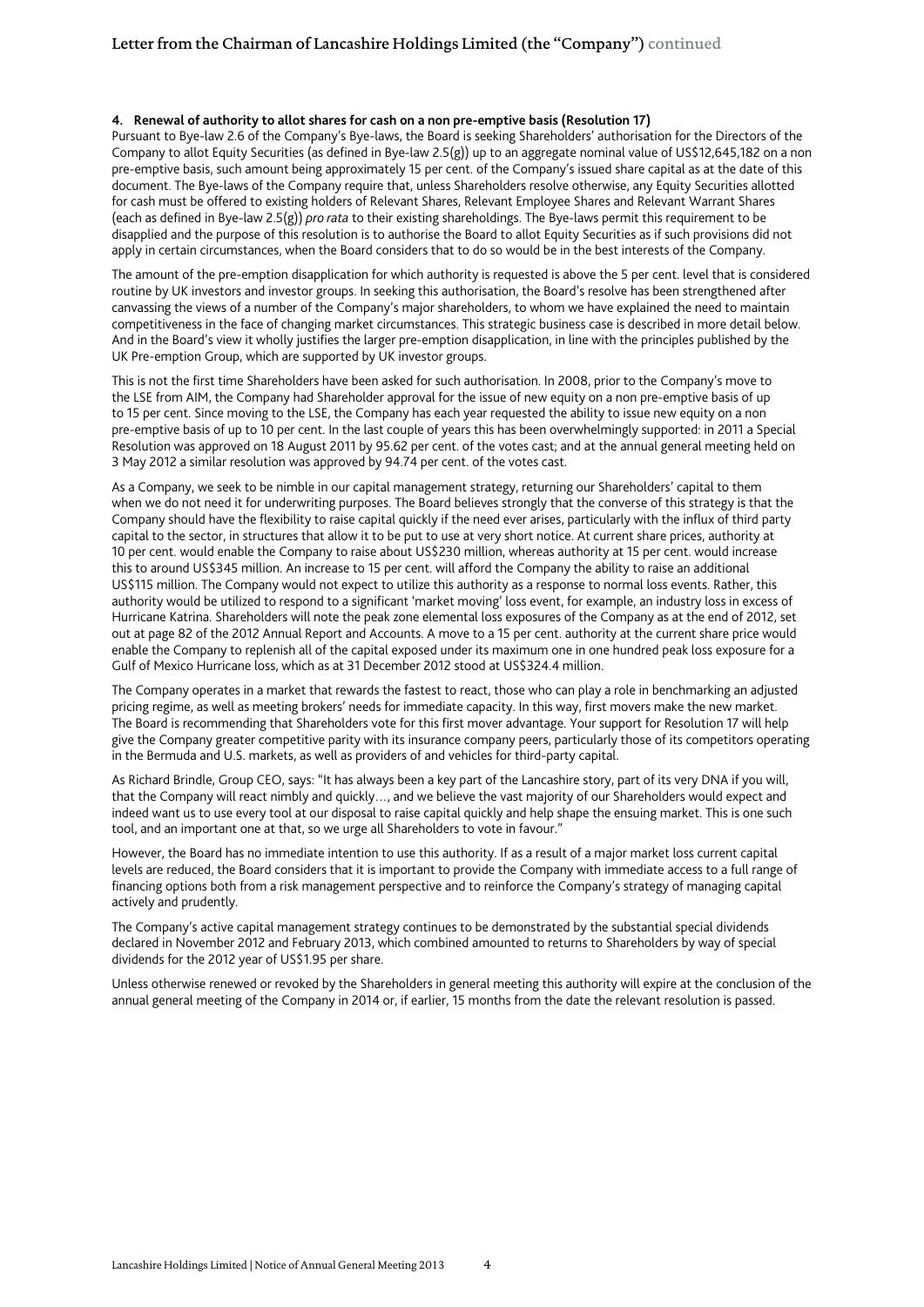### **5. Resolution to authorise the Company to purchase its own shares (Resolution 18)**

The Board is seeking Shareholders' approval to renew the authority granted to the Company by the Shareholders at the annual general meeting held on 3 May 2012. Pursuant to such authority, the Company is generally and unconditionally authorised to make one or more market purchases of the issued Common Shares of the Company up to an aggregate nominal value of US\$8,430,121, an amount equal to approximately 10 per cent. of the issued Common Share capital of the Company as at the date of this document, at a price of not less than the nominal value of the Common Shares (exclusive of expenses payable by the Company). The maximum price per Common Share (exclusive of expenses payable by the Company) that may be paid under the authority shall not exceed the higher of (i) 5 per cent. above the average of the closing middle market quotations of the Company's Common Shares derived from the London Stock Exchange Daily Official List for the 5 business days before the purchase is made and (ii) an amount equal to the higher of the price of the last independent trade and the highest current independent bid for the Common Shares on the London Stock Exchange at the time of purchase. Purchases may otherwise be made in such manner and on such terms as the Board or any authorised committee may from time to time determine. Purchases would only be made if the effect would be expected to improve earnings per share and the Board considers that it would be in the best interests of the Company to do so. Pursuant to the Bye-laws of the Company, no purchase can be made if the Board determines that it would result in a non-*de minimis* adverse tax, legal or regulatory consequence to the Company, any of its subsidiaries or any holder of shares or its affiliates.

The Company cannot by law (in respect of the par value of the shares to be purchased) purchase its own shares except out of:

(a) the capital paid up thereon; or

(b) the funds of the Company which would otherwise be available for dividend payment or distribution; or

(c) the proceeds of a fresh issue of shares made for the purpose of the repurchase, and

the premium if any payable on the repurchase is provided out of the funds of the Company which would otherwise be available for dividend payment or distribution or out of the Company's share premium account before the repurchase date.

Unless otherwise renewed or revoked by the Shareholders in general meeting this authority will expire on the conclusion of the annual general meeting of the Company in 2014 or, if earlier, 15 months from the date the relevant resolution is passed.

This resolution complies with the current guidance issued by the Association of British Insurers ("**ABI**") and the Board will have regard to any guidance issued by the ABI which may be published at the time of any such purchase of issued Common Shares of the Company.

Any shares repurchased by the Company will be cancelled or held as treasury shares.

#### Voting

**A Form of Proxy for use by Shareholders at the AGM is enclosed with this document. Whether or not you propose to attend the AGM, you are urged to complete and sign the Form of Proxy in accordance with the instructions printed thereon and to return it to the Company's Registrars, PXS, 34 Beckenham Road, Beckenham, Kent BR3 4TU, as soon as possible and in any event so as to be received no later than 1.30pm UK time on 29 April 2013 (48 hours before the time appointed for the holding of the AGM). The return of a completed Form of Proxy or the submission by CREST members of an electronic proxy appointment will not preclude you from attending the AGM and voting in person, should you so wish.** 

**Holders of depository interests in the Company wishing to instruct Capita IRG Trustees Limited, the Depository, to vote in respect of the holder's interest should use the enclosed Form of Direction. The completed Form of Direction must be received by Capita Registrars, PXS, 34 Beckenham Road, Beckenham, Kent BR3 4TU, as soon as possible and in any event so as to be received no later than 1.30pm UK time on 28 April 2013 (72 hours before the time appointed for the holding of the AGM).** 

#### Record Date

Only Shareholders entered on the register of members of the Company at 5.00pm UK time on 22 March 2013 shall be entitled to attend and vote at the AGM in respect of the number of Common Shares registered in their name at that time. Changes to entries on the register of members after 5.00pm UK time on 22 March 2013 shall be disregarded in determining the rights of any person to attend or vote at the meeting. The length of time between the record date and the AGM is necessary to allow sufficient time to complete the voting cut-back calculations as required by Bye-laws 40 and 41 (inclusive) of the Bye-laws of the Company.

#### Recommendation

The Directors believe that the resolutions to be proposed at the AGM and set out in the notice convening the AGM are in the best interests of the Company and its Shareholders as a whole, for the reasons stated. Accordingly, the Board recommends Shareholders to vote in favour of all resolutions to be proposed at the AGM. Each Director who holds Common Shares in the Company intends to vote in favour of all the resolutions in respect of his or her own shareholding.

Yours faithfully,

**Martin Thomas**  *Chairman*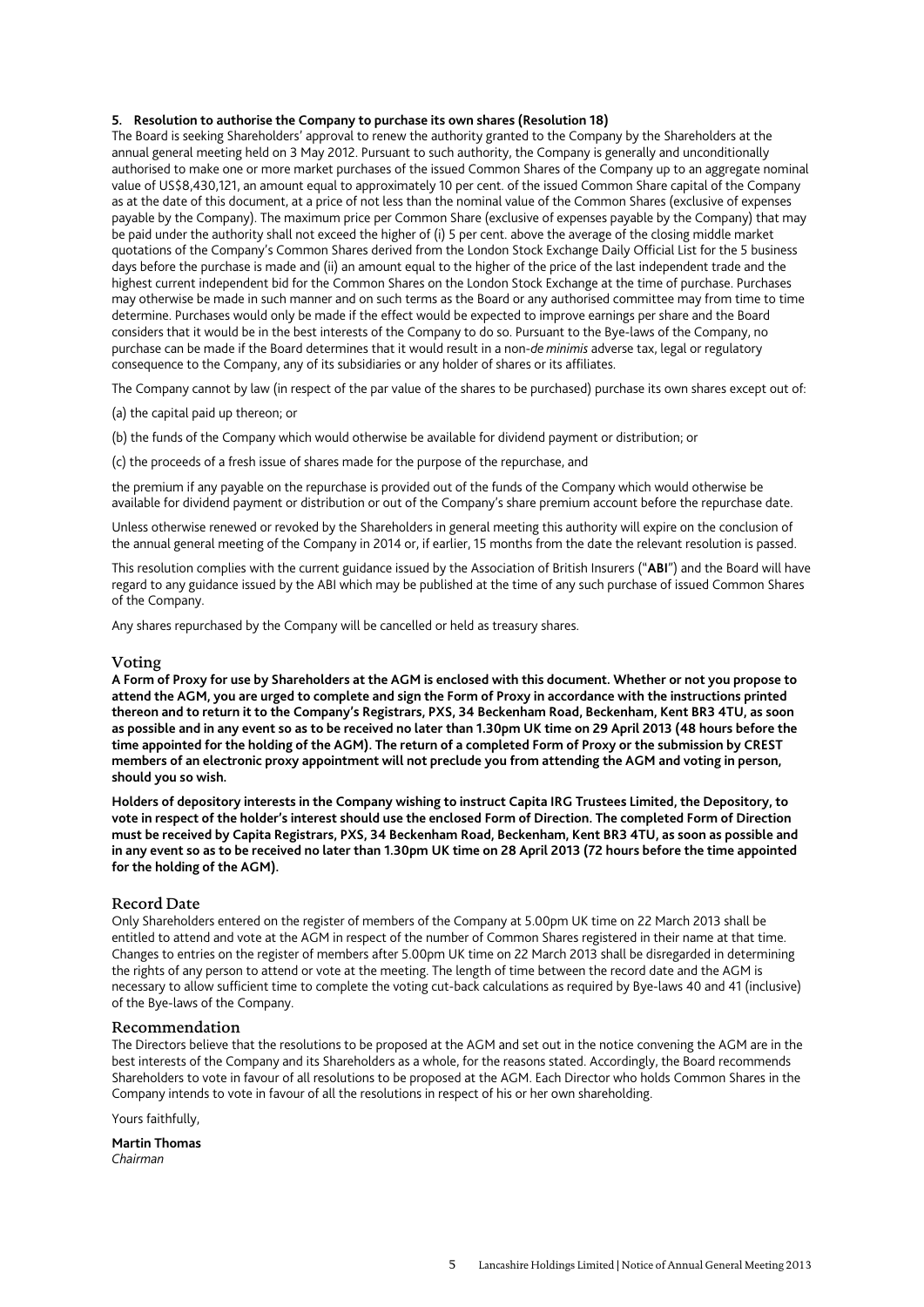# Lancashire Holdings Limited Notice of Annual General Meeting

**NOTICE IS HEREBY GIVEN** that the 2013 Annual General Meeting of the Company will be held at Level 11, Vitro, 60 Fenchurch Street, London EC3M 4AD on 1 May 2013 commencing at 1.30pm UK time, for the purpose of considering and, if thought fit, passing the following resolutions.

Resolutions 1-16 (inclusive) will be considered and, if thought fit, passed as ordinary resolutions. Resolutions 17 and 18 will be considered and, if thought fit, passed as Special Resolutions (as defined in the Bye-laws).

### ORDINARY RESOLUTIONS

- 1. To receive the Company's audited consolidated financial statements for the year ended 31 December 2012.
- 2. To approve the Directors' Remuneration Report for the year ended 31 December 2012.
- 3. To re-appoint Ernst & Young LLP of 1 More London Place, London SE1 2AF, England as auditors of the Company, to hold office from the conclusion of this Annual General Meeting until the conclusion of the next annual general meeting at which the Company's financial statements are presented.
- 4. To authorise the Board of Directors, who may delegate this authority to the Board's audit committee, to set the auditors' remuneration.
- 5. To re-elect John Bishop as a Director of the Company, to hold office until the next annual general meeting or until his successor is elected or appointed or his office is otherwise vacated.
- 6. To re-elect Richard Brindle as a Director of the Company, to hold office until the next annual general meeting or until his successor is elected or appointed or his office is otherwise vacated.
- 7. To re-elect Emma Duncan as a Director of the Company, to hold office until the next annual general meeting or until her successor is elected or appointed or her office is otherwise vacated.
- 8. To re-elect Samantha Hoe-Richardson as a Director of the Company, to hold office until the next annual general meeting or until her successor is elected or appointed or her office is otherwise vacated.
- 9. To re-elect Alex Maloney as a Director of the Company, to hold office until the next annual general meeting or until his successor is elected or appointed or his office is otherwise vacated.
- 10. To re-elect Neil McConachie as a Director of the Company, to hold office until the next annual general meeting or until his successor is elected or appointed or his office is otherwise vacated.
- 11. To re-elect Ralf Oelssner as a Director of the Company, to hold office until the next annual general meeting or until his successor is elected or appointed or his office is otherwise vacated.
- 12. To re-elect Robert Spass as a Director of the Company, to hold office until the next annual general meeting or until his successor is elected or appointed or his office is otherwise vacated.
- 13. To re-elect William Spiegel as a Director of the Company, to hold office until the next annual general meeting or until his successor is elected or appointed or his office is otherwise vacated.
- 14. To re-elect Martin Thomas as a Director of the Company, to hold office until the next annual general meeting or until his successor is elected or appointed or his office is otherwise vacated.
- 15. To re-elect Elaine Whelan as a Director of the Company, to hold office until the next annual general meeting or until her successor is elected or appointed or her office is otherwise vacated.
- 16. To grant the Directors of the Company a general and unconditional authority, pursuant to Bye-law 2.4 of the Company's Bye-laws, to allot Relevant Securities (within the meaning of that Bye-law), up to an aggregate nominal value of US\$28,100,404, an amount equal to approximately one-third of the issued common share capital of the Company as at the date of this document, provided that (i) unless otherwise renewed or revoked in general meeting, this authority will expire at the conclusion of the annual general meeting of the Company in 2014 or, if earlier, 15 months from the date the relevant resolution is passed; (ii) the Company shall be entitled to make, before expiry of such authority, any offer or agreement which would or might require Relevant Securities to be allotted after such expiry and the Directors may allot such Relevant Securities in pursuance of such offer or agreement as if such authority had not expired; and (iii) such authority shall be in substitution for any and all authorities previously conferred upon the Directors for the purposes of Bye-law 2.4 but without prejudice to the allotment of any Relevant Securities already made or to be made pursuant to such authorities.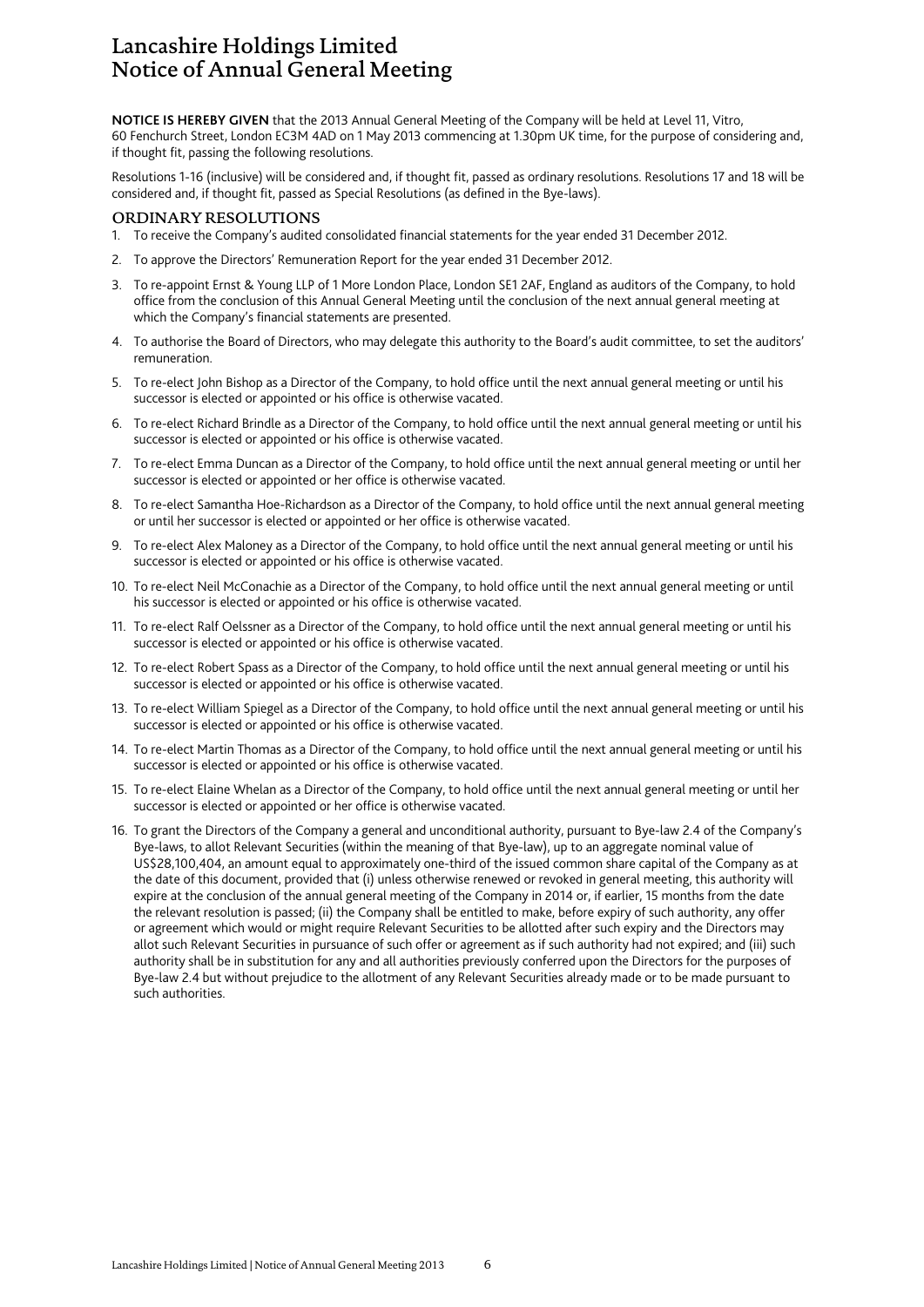### SPECIAL RESOLUTIONS

- 17. That, subject to and conditional on the passing of Resolution 16, the Directors of the Company be authorised, in accordance with Bye-law 2.6 of the Company's Bye-laws, to allot Equity Securities (within the meaning of Bye-law 2.5(g)) for cash pursuant to the authority conferred by Resolution 16 as if Bye-law 2.5(a) of the Company's Bye-laws did not apply to such authority up to an aggregate nominal value of US\$12,645,182, such amount being approximately 15 per cent. of the Company's issued share capital as at the date of this document, provided that, unless otherwise renewed or revoked by the Shareholders in general meeting this authority will expire at the conclusion of the annual general meeting of the Company in 2014 or, if earlier, 15 months from the date the relevant resolution is passed and provided that the Company may before such expiry make any offer or agreement which would or might require Common Shares to be allotted after such expiry and the Directors may allot such Common Shares in pursuance of such offer or agreement as if Bye-law 2.5(a) did not apply.
- 18. That the Company be generally and unconditionally authorised, in accordance with Bye-law 3 of the Company's Bye-laws and pursuant to section 42A of the Companies Act of Bermuda, to make one or more market purchases of any of its common shares of US\$0.50 each ("**Common Shares**") in such manner and on such terms as the Directors of the Company or any authorised committee thereof may from time to time determine provided that:
	- (a) the maximum number of Common Shares hereby authorised to be purchased shall be 16,860,242 (representing approximately 10 per cent. of the issued Common Share capital of the Company as at the date of this Notice);
	- (b) the minimum price (exclusive of expenses payable by the Company) which may be paid for a Common Share shall be US\$0.50;
	- (c) the maximum price (exclusive of expenses payable by the Company) which may be paid for a Common Share shall be the higher of:
		- i 5 per cent. above the average of the closing middle market quotations for a Common Share of the Company taken from the London Stock Exchange Daily Official List for the 5 business days immediately preceding the day on which the Common Share is contracted to be purchased; and
		- ii the higher of the price of the last independent trade and the highest current independent bid for the Common Shares on the London Stock Exchange at the time of purchase as stipulated by Article 5(1) of the Commission Regulation (EC) No.2273/2003 of 22 December 2003 implementing the Market Abuse Directive (Directive 2003/6/EC of the European Parliament and of the Council) as regards exemptions for buy-back programmes and stabilisation of financial instruments;
	- (d) unless otherwise renewed or revoked by the Shareholders in a general meeting this authority will expire on the conclusion of the annual general meeting of the Company in 2014 or, if earlier, 15 months from the date the relevant resolution is passed; and
	- (e) the Company shall be entitled under such authority to make at any time before its expiry or termination any contract to purchase its own shares which will or may be executed wholly or partly after the expiry of the authority, and may make a purchase of Common Shares in pursuance of any such contract.

### **By order of the Board Christopher Head**

*Company Secretary* 

20 March 2013 Head Office: Level 11, Vitro 60 Fenchurch Street London EC3M 4AD United Kingdom

Registered Office: Power House 7 Par-la-Ville Road Hamilton HM 11 Bermuda

Registration number: EC37415